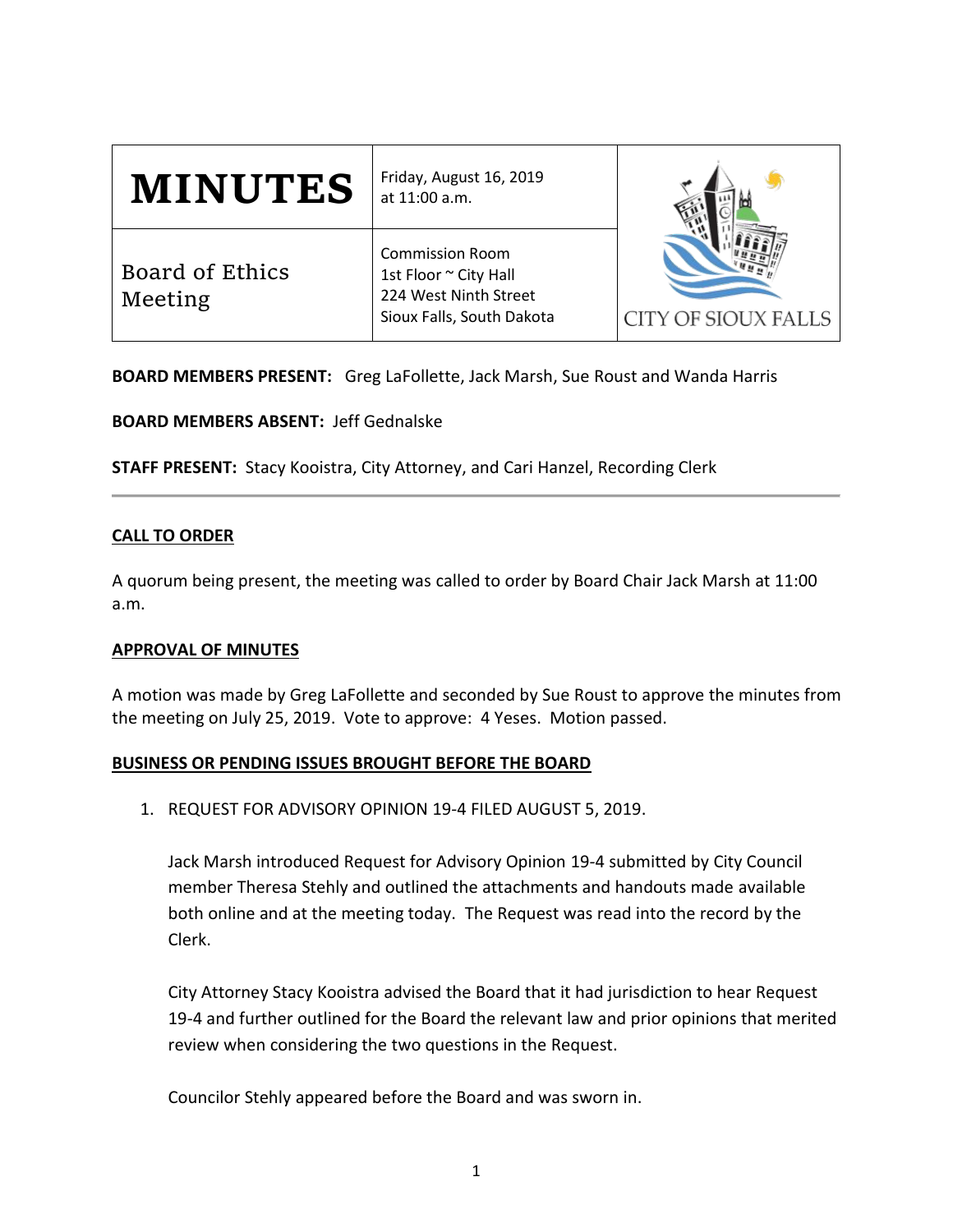Councilor Stehly outlined a current petition drive to amend the Charter and requested clarification on her right to participate in the drive by circulating petitions and/or leading the petition drive.

Councilor Stehly referenced other elected officials' participation in petition drives at school board, county and state levels; discussed bringing the issues in this current petition drive before the Charter Revision Commission; and further discussed a similar request she made to the Board last year in Request 18-02.

The Board asked questions of Councilor Stehly. The Board then opened the matter up to public input specifically regarding the two questions Councilor Stehly raised in her current Request.

Councilor Christine Erickson appeared before the Board and was sworn.

Councilor Erickson reminded the Board that the three examples of petition drives at the school, county and state levels referenced by Councilor Stehly were each governed under different laws from the petition drive at hand. In addition, Councilor Erickson pointed out that former Representative Mark Mickelson did not oversee the South Dakota Secretary of State and former County Commissioner Anne Hajek did not oversee the County Auditor, unlike the present situation where the eight City Councilors oversee, hire and fire the City Clerk.

Councilor Greg Neitzert appeared before the Board and was sworn.

Councilor Neitzert informed the Board that all the items on the petition that is the subject of Councilor Stehly's Request are currently pending before the Charter Revision Commission. Councilor Neitzert also discussed his role as operations manager and explained that the Council, as a body, hires and fires its city council staff, including the City Clerk, and that staff reports to each council member individually and collectively. Councilor Neitzert expressed concern with the Clerk having to review petitions potentially submitted by his/her boss, as it would put staff in a precarious position.

Councilor Janet Brekke appeared before the Board and was sworn.

Councilor Brekke provided the Board with her background as the city attorney involved in implementing the Charter form of government and shepherding the ethics ordinances through city council. Councilor Brekke reviewed ordinances she considered relevant to the questions before the Board and discussed the processes available to amend the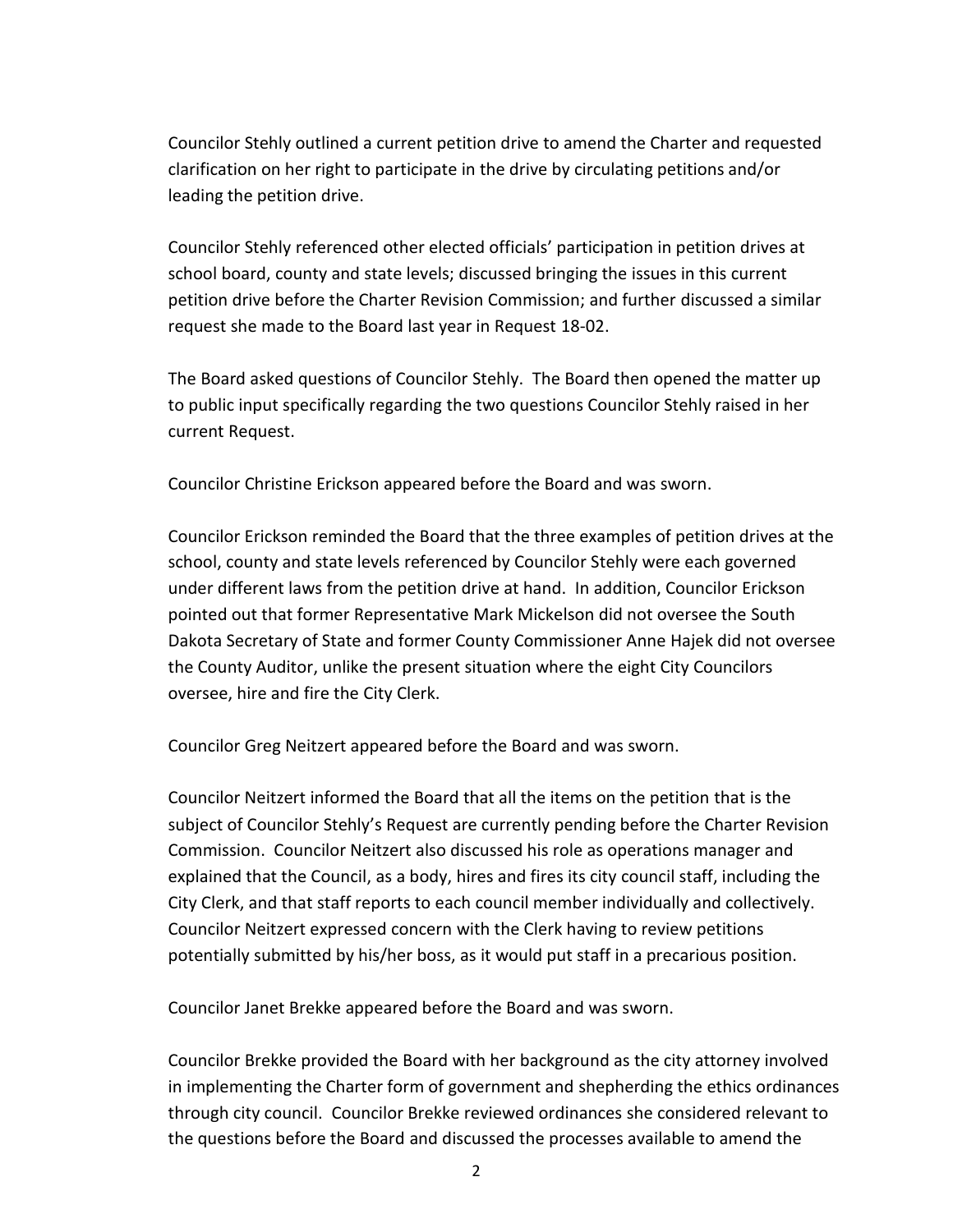current form of government. Councilor Brekke advised the Board that she does not supervise the City Clerk nor direct him in how to do his job. Finally, Councilor Brekke advised the Board that it was her opinion that a council member has a right to both circulate and lead a petition to amend the Charter.

Councilor Pat Starr appeared before the Board and was sworn.

Councilor Starr raised the fact that if he were to run for re-election, he would have to circulate petitions that would get turned into the City Clerk, similar to the petition drive at hand. When asked by the Board, Councilor Starr indicated that felt Councilor Stehly has a right to circulate and lead a petition to amend the Charter.

Bruce Danielson appeared before the Board and was sworn. Danielson reviewed ordinances and previous Board opinions and their applicability to the questions raised by Councilor Stehly. Danielson advised that city councilors are not part of the leadership of the petition drive in question. Danielson expressed concern that if Councilor Stehly is denied the ability to do what she is asking in her Request, that she is being denied her First Amendment rights. He further stated that if Councilor Neitzert, in his role as Chair of the Operations Committee having supervisory power over the Clerk, wanted to circulate a petition, he would question the ethics of that.

Stacy Kooistra further advised the Board on the First Amendment aspect, specifically referencing SDCL 12-27-20, dealing with the expenditure of public funds to advocate for one position or another.

The Board held further discussion.

A motion was made by Greg LaFollette and seconded by Wanda Harris that the Board answer Question #2 of the Request affirmatively. Yes, you have that right.

No interest was raised in clarifying what the term "lead" means in Councilor Stehly's question.

No further discussion was held.

Vote to approve: Roll Call: Yeses, Sue Roust, Jack Marsh, Greg LaFollette, Wanda Harris, 4. Noes, 0. Motion passed.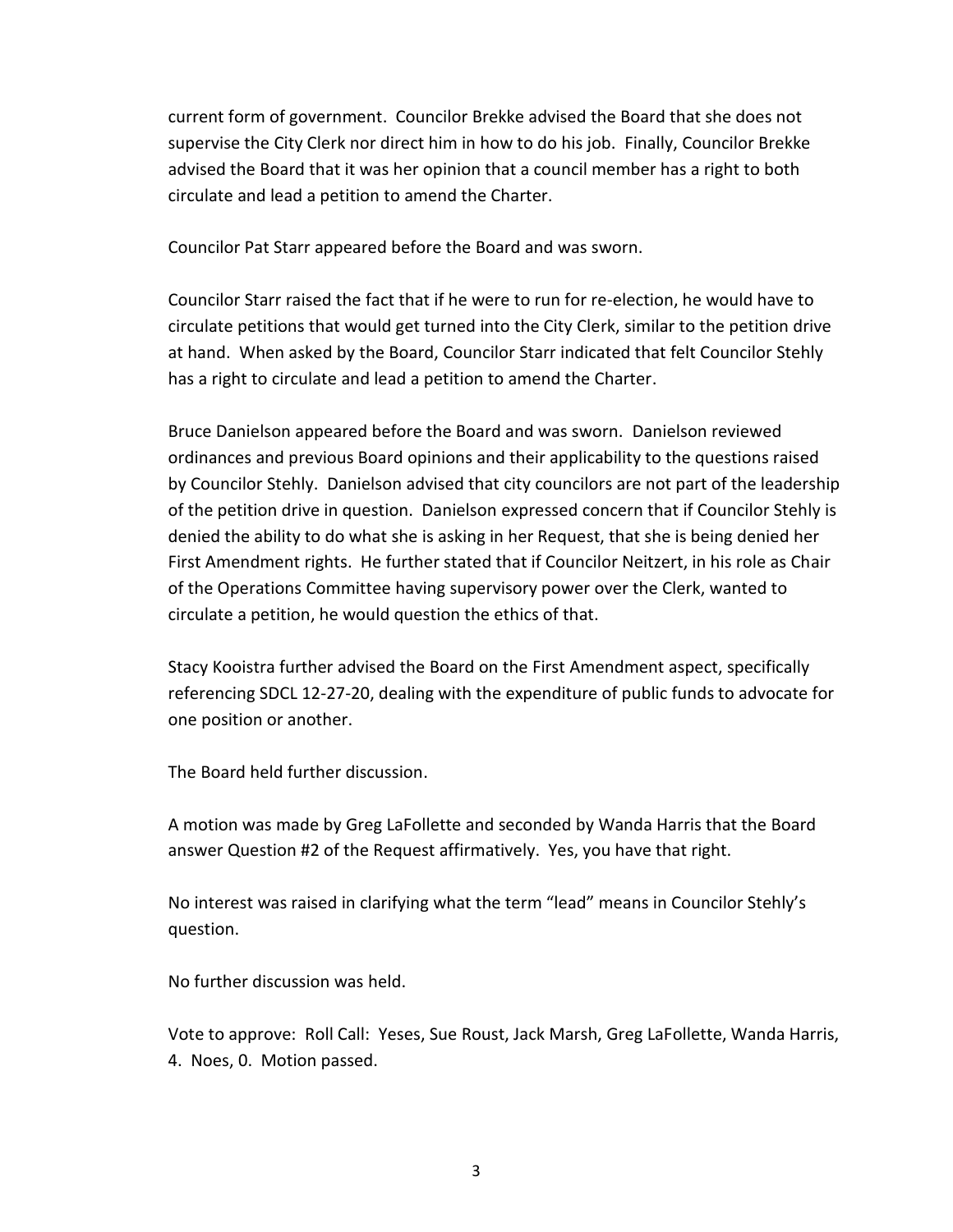A motion was made by Greg LaFollette that the Board answers Question #1 of the Request in the negative and refers the Requestor back to previous Advisory Opinion 07- 1 for guidance.

Upon further discussion, Greg LaFollette amended his motion to state, relative to Question #1, the Board advises the Requestor that she not carry a Sioux Falls municipal petition to amend the Charter based on the precedent set forth in Advisory Opinion 07- 1. Motion died for lack of a second.

Further discussion was held.

A substitute motion was made by Wanda Harris relative to Question #1 on the right to circulate a petition to amend the Charter, that the Board would advise against this activity as it may have the appearance of impropriety and further, this activity may appear to be a conflict of interest because of the relationship between the City Council and City Clerk.

After some discussion, Wanda Harris reworded the motion to read that, as to Question #1 on the right to circulate a petition to amend the Charter, it is the Board's opinion to advise against this activity as it may have the appearance of impropriety, and further, this activity may appear to be a conflict of interest because of the relationship between the City Council and the City Clerk. The Board further relies on the precedent of 07-1. Greg LaFollette seconded the motion.

Further discussion was held.

Greg LaFollette called the question.

Vote to approve: Roll Call: Yeses, Jack Marsh, Greg LaFollette, Wanda Harris, 3. Noes, Sue Roust, 1. Motion passed.

A motion was made by Sue Roust and seconded by Greg LaFollette to authorize the Board's legal advisor, Stacy Kooistra, to draft an Advisory Opinion consistent with the discussions and motion of the Board and to authorize the Board Chair to both approve and sign the opinion as drafted on behalf of the Board. Vote to approve: 4 Yeses. Motion passed.

## **PUBLIC INPUT**

Bruce Danielson appeared before the Board and provided input on the Board's decision.